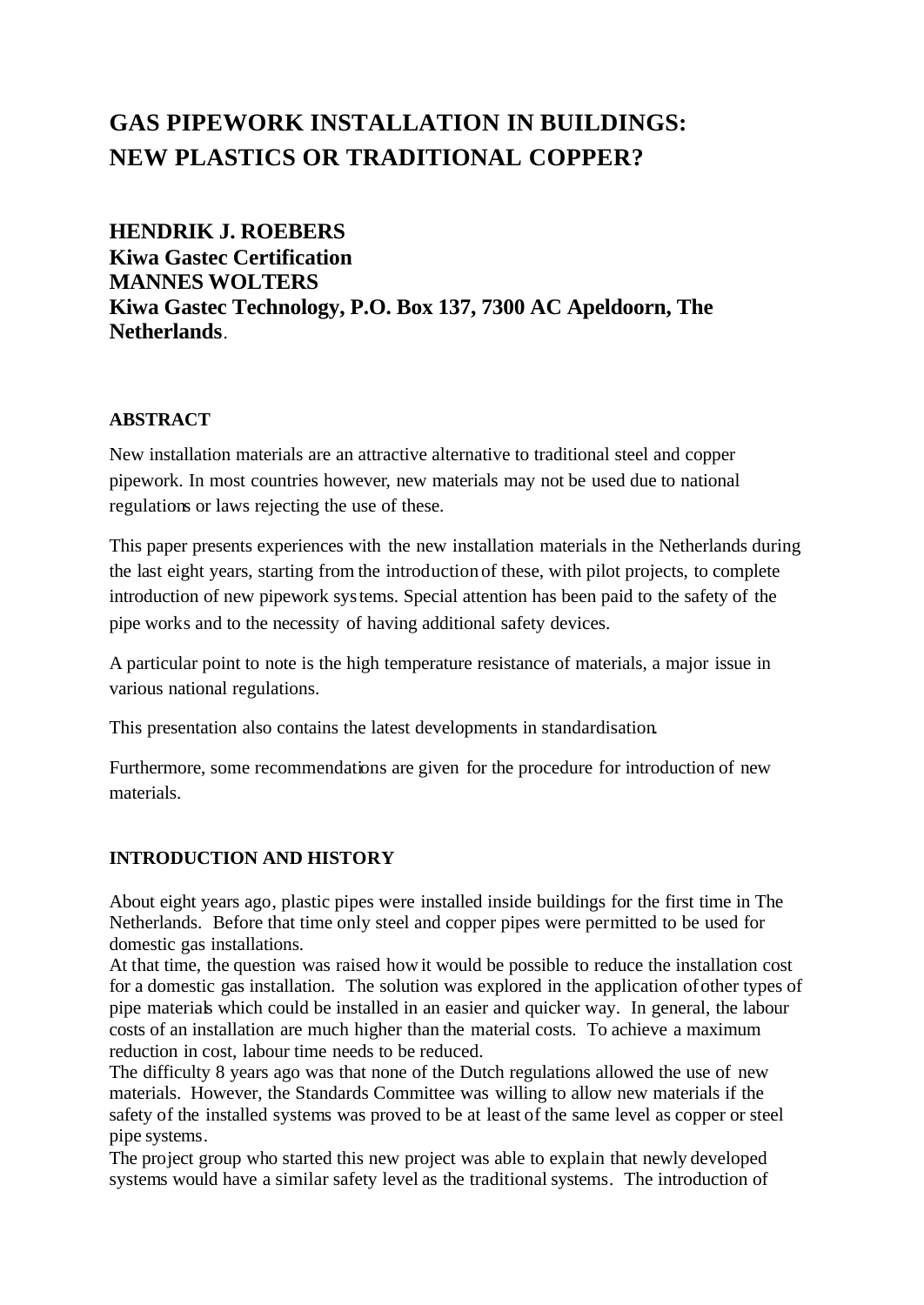several safety devices was supportive in convincing people and improving acceptance, although there was some doubt of the function of these devices.

After approval, several pilot projects were started. It was very important that all interested parties were invited to follow or to participate in the project. Included amongst these parties were members of the fire brigade, local authorities, installers, gas suppliers, test institutions, manufacturers and last but not least the future inhabitants of the new build houses. The result of this was that the new system was readily accepted and that the pilot projects were positively reported in the press.

Over time, the installation practices have been reviewed. As a result of this reviewing almost all additional safety devices have been cancelled. Currently the new flexible pipe systems in the Netherlands are quite simple and easy to install. Many new pipe systems are approved (Kiwa GASTEC QA approval) and are now commercially available. The installer has a multitude of choice!

## **INSTALLATION PRACTICE**

In the Netherlands two types of multilayer pipes are used; plastic pipes with an aluminium layer, e.g. PEX-Al-PEX and fully PEX pipe with a thin outer layer of EVOH. The function of the EVOH layer is to prevent odorant migration through the pipe wall. Odorant migration could lead to false gas alarm (see ref. 1).

Pipes are assembled with press fittings. One type of fitting for PEX pipes makes use of the memory effect of PEX. Other types of fittings such as fusion fittings and mechanical screw fittings have not been used yet. Furthermore, the number of fittings shall be limited as far as possible. Usually pipe will be laid without a casing pipe; only in a restricted number of situations will a casing pipe need to be installed.

A major restriction is that all pipework has to be concealed in walls or floors, or needs to be well protected. Only at the location of the gas meter and in the vicinity of the wall plate, is pipe work in sight allowed. For this reason, this kind of pipework is only installed in new build houses and in total renovation projects. Copper pipework is used for historical buildings and small renovation. This will not change in future.

Concealed pipework is reasonably protected from mechanical impact and fire. For this reason, no additional safety devices are required. For copper pipe work these provisions are not necessary either.

Some system suppliers demand that excess flow valves must be installed. In this case, the suppliers' instructions have to be followed.

## **DOMESTIC GAS PIPEWORK AND SAFETY**

For almost fifty years, the data of all incidents involving gas installations has been collected systematically in the Netherlands. Most (fatal) incidents are due to CO-poisoning because of incomplete combustion, incidents due to failing pipework are quite rare. Indeed, there have been some severe explosions, but investigation has shown that in nearly all cases the incidents have been caused by manipulation of the pipework (main reasons: suicide and insurance fraud) and by modifications of the pipe work carried out by untrained people. Other incidents, such as the spontaneous failure of fittings or pipes, have seldomly occurred.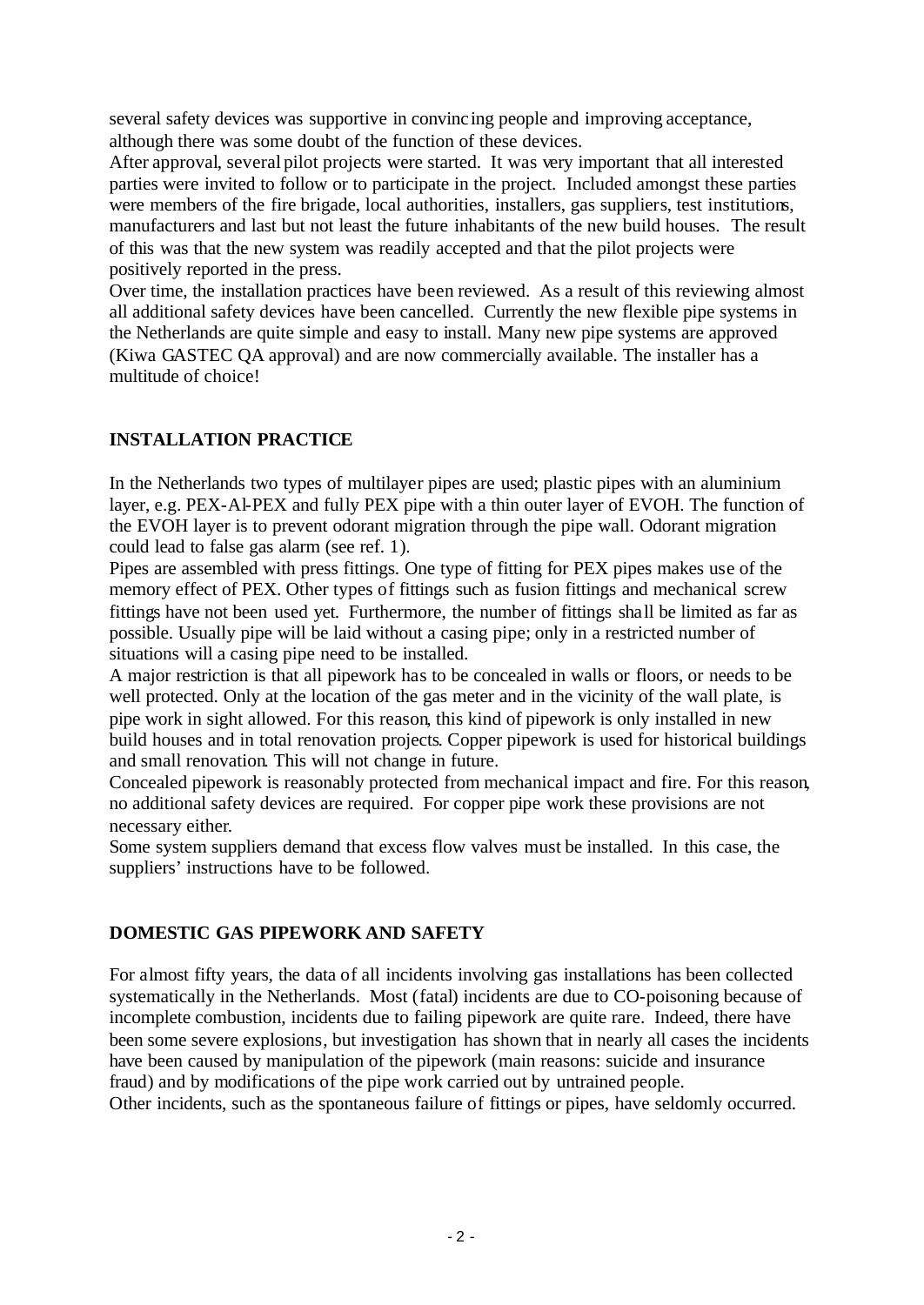The major risk of a pipe installation is the uncontrolled escape of gas. Pipe work must stay gas tight during its entire lifetime. A well designed and professionally installed pipe installation will fulfil this requirement.

An important question is; are additional safety devices necessary? It will be obvious that a safety device may never serve as an alibi for poor installation practice. A safety device has to provide more safety; otherwise there is no reason to install it.

As already mentioned, the number of incidents with installation pipes is very low. Multilayer pipes are more vulnerable to impact, sharp objects and heat load than traditional copper and steel pipe systems. However, when multilayer pipes are protected after installation, such as in cement or behind plating then the system is reasonably protected against these hazards. For this reason, in the Netherlands, no additional safety devices are required. If plastics pipes are laid and are unprotected (visible), additional safety devices will be compulsory.

However, the application of excess flow valves (EFV) is the subject of discussion in many countries and is independent of the type of installation material(an excess flow valve shuts off the gas flow when a certain flow rate is exceeded). Manipulation of gas installations is a growing problem in the last few years. Failures caused by manipulation are resulting in large gas escapes. In such cases, an EFV will cut off the flow and an explosion will be prevented. The decision to install EFV's is not related to the material but to other risks.

Nailing and drilling through installation pipes occurs regularly, but does not lead to severe incidents. As soon as the odour of gas is detected, the main valve will be closed. The downside however, is that the repair of a leak in a concealed pipe is quite expensive. Multilayer pipe and copper pipe posses roughly the same resistance to nailing and drilling. Steel pipe has a much better resistance (however, this is not applicable to corrugated stainless steel pipes, CSST, see Ref. 2).

The detection of plastic pipework without a metallic layer is quite difficult. Standard pipe detectors do not work, but special detectors are currently available on the market.

Another type of safety device is the thermal shut-off valve. When the temperature exceeds a defined value the valve will close automatically. This device works locally. To protect the complete pipe system, many of these devices are needed. Generally, the thermal shut-off valve is considered superfluous.

It is only in very rare cases that over-pressure valves have been installed. Such a device reacts to an increase in pressure due to temperature elevation. These valves give little protection and could be considered superfluous.

A very important issue for domestic pipework is the permissible pressure drop in the system. Low pressure systems (almost 100% of the domestic installations) operate at a pressure of around 18 mbar up to 30 mbar. The permissible pressure drop is only a few mbars. A pressure which is too low may cause malfunction of gas appliances. The pressure drop of safety devices is rather high in relation to the maximum permissible pressure drop of a few mbars. Therefore, safety devices may demand a larger size pipe diameter.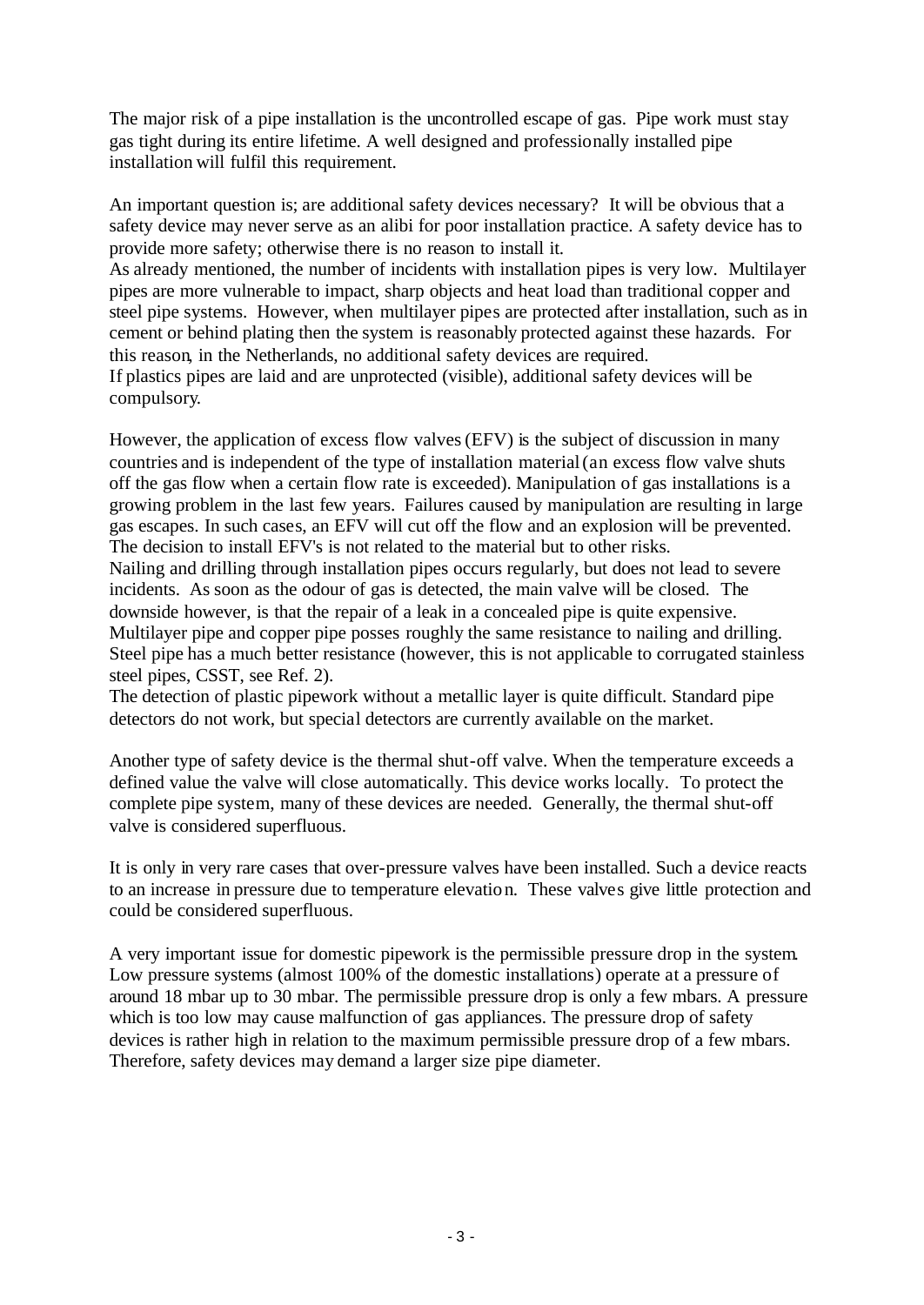## **FIELD EXPERIENCES WITH PLASTICS PIPES SYSTEMS**

Experiences with the new flexible pipe systems are very positive. No complaints have been received and no incidents have been reported. Press fittings are generally very reliable. Only in exceptional cases is a leak detected after installation.

The new installation techniques are well accepted, because most installers already have many years experience with similar piping systems for water and under-floor heating. For these installers the switchover to a new gas system is relatively easy. An installation company chooses one system and remains loyal to that system. One of the main reasons for this is that each system requires its own special fitting tools, and these are very expensive.

Furthermore, there is still a group of installers who feel that the old manual craftsmanship will be lost. However, even this group is starting to see the advantages of this system. These advantages include cleaner installation and a higher safety factor (no naked flames for soldering etc.)

Practical training is very important for the successful introduction of a new installation technique. Even new systems are not 100 % fool proof and severe errors can be made.

#### **INSTALLATION COSTS**

In the last few years, prices of materials have changed dramatically. Copper prices have doubled, and other materials also increased in price became more expensive. Copper pipe systems have become relatively more expensive than other types of pipe systems, due to the fact that the material price has a strong effect on the finished pipe.

At the introduction of the new pipe materials, the price was barely competitive with copper systems. This high price was also caused by the obligation to install safety devices at that time. Times have changed and currently new systems are very competitive, even with safety devices.

Soldered or brazed copper systems are no longer competitive with new systems; only copper systems with press joint fittings are reasonably competitive.

#### **INTERNATIONAL ACCEPTANCE**

Installation of gas pipe-works with new materials is currently only allowed in a very restricted number of countries. Many countries have a statement in their national regulations or even in their national law that only steel and copper may be used for indoor gas installations. Changing regulations and laws is a lengthy procedure.

National installation regulations are based on a long term experience with known materials and techniques but also on fear, market protection and incidents, instead of risk analyses and investigations.

Almost all national regulations give detailed information for the construction of systems. The philosophy behind this is that if each component of the construction is right, the complete system will function.

Functional requirements apply to the total system. The designer has far more freedom in the selection of materials and techniques.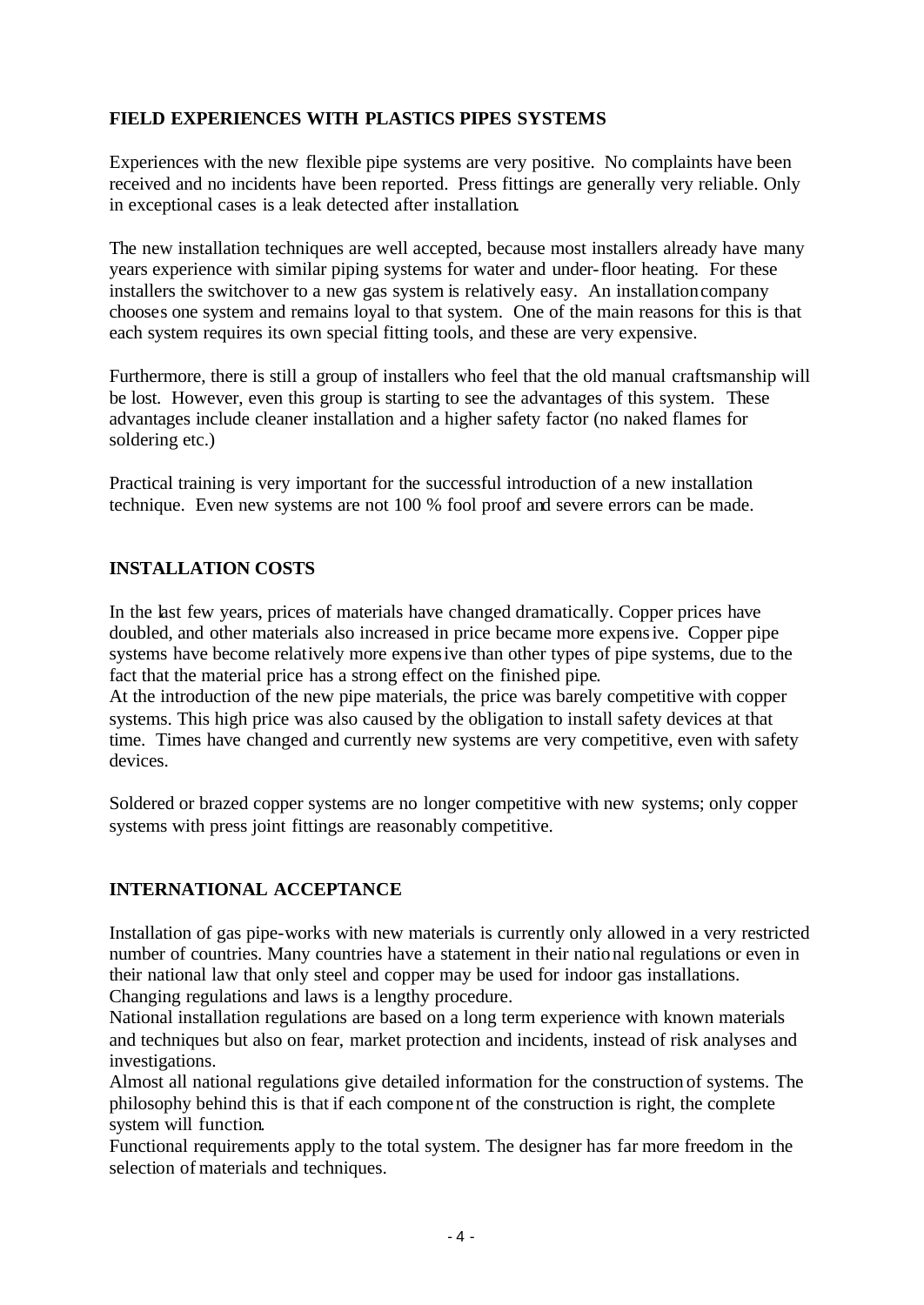A typical example of a non functional requirement is the requirement for fire resistance or high temperature resistance (HTR). This requirement states that all components of the pipework shall withstand a temperature of 650 °C during a defined period. Such a requirement does exclude all types of multilayer pipes. Only brazed copper pipes and steel pipes can meet this requirement. Other countries have a 450 °C requirement which allows soldered copper pipe. But also this temperature is problematic for multilayer pipes. The functional requirement is that the complete system shall still retain a certain fire resistance. The functional requirement for fire resistance of EN 1775 reads:

*The Designer shall consider the possibility of an outbreak of fire at a building, where gas pipe work is in use, causing damage to the fabric of the building and consequently or separately to the gas pipe work.*

Multilayer systems which have been installed, concealed in walls and floors, will fulfil this requirement. If a fire breaks out in such a way that it will attack concealed pipework, the complete building could be considered as lost anyway. Pipe work does not need to be stronger than the building construction elements.

## **INTERNATIONAL STANDARDISATION**

In TC 138 SC 4, a standard for multilayer pipes for indoor gas installations has been developed. If the voting on the final FDIS is positive, this standard will be published in 2006. The standard ISO 17484 (see ref.3) covers multilayer pipes with a metallic layer as well as multilayer full plastic pipes. Also pipes with only an EVOH layer are covered by the standard. Together with this standard a code of practice will be developed (Probably as ISO 17484 part 2, see ref.4). This code of practice is planned for latest 2007. The code of practice is not a typical installation standard but mainly gives guidelines on how to handle pipeline components etc. For designing and construction of multilayer pipe systems, a reference has been made to a European standard EN 1775. EN 1775 is a typical functional standard that does not exclude any material on the forehand. This standard is the first step in harmonisation of European installation regulations. However, this standard only has the status of a recommendation document. European countries could maintain their own national regulations under the condition that they are not in conflict with the EN standard. Although EN 1775 does not exclude any material, the European countries are free to exclude materials.

#### **HIGH TEMPERATURE RESISTANCE (HTR)**

HTR materials are resistant to a temperature of 650 °C during a defined period. There are different tests to determine the HTR. The self ignition temperature of natural gas is around  $630 \degree$ C depending on the composition of the natural gas. The philosophy behind this requirement is that gas escaping due to a failure in the pipe will ignite directly if the temperature is above 650 °C. When a material is not high temperature resistant, the pipe-work could fail at a lower temperature. A contamination of unburned gas is possible, and if an ignition source is present, the gas will explode. HTR protects pipework against heat loads without flame or other ignition source. In practice it could happen, but the risk is extremely low.

Tens of millions of installations within Europe have been soldered and are not HTR. Severe explosions due to fire have never been reported in the Netherlands during more than 40 years. Fire outbreak after an explosion is reported frequently. Detailed reports where HTR has played a role are not yet known.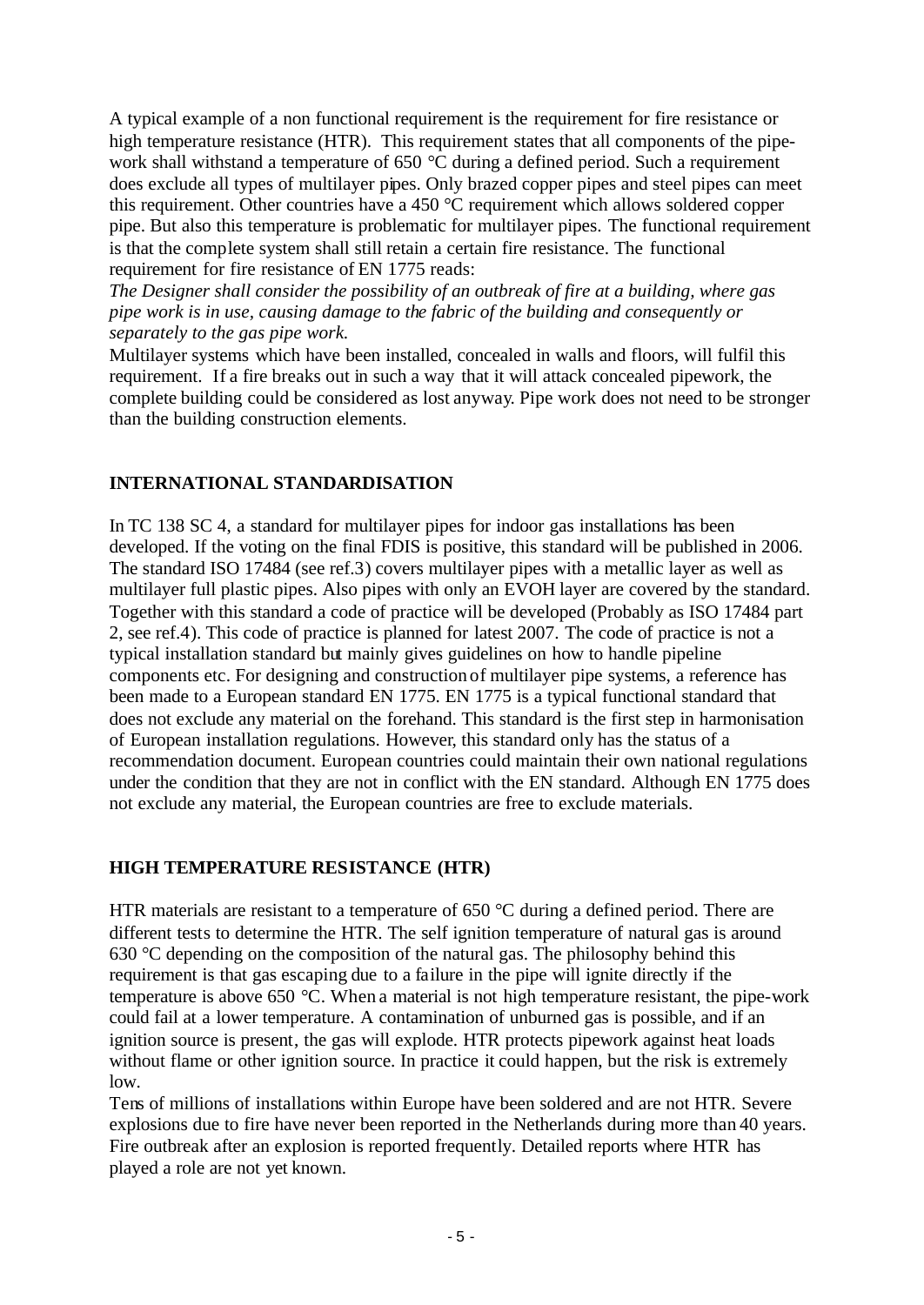Gas appliances are generally not HTR. Some components are made from Zn Al alloys. This material has a melting temperature of about 380 °C.

HTR pipework and components are quite expensive. The price is at least double that of a non-HTR installation.

## **RECOMMENDATION FOR THE INTRODUCTION OF NEW MATERIALS**

For the introduction of new pipework materials the following steps are important:

- begin a project group for the start-up of a pilot project
- invite all interested parties to join the project (local authorities, fire brigade, energy company, installers, etc)
- perform risk analyses (each country has different risks, e.g. earthquakes, building structures, etc)
- ensure that installers are fully trained in the use of special connection tools
- monitor problems e.g. working with special tools.
- do not be too critical regarding the number of safety devices; in the beginning it gives security (and is good for the acceptance of the pilot project)
- try to change national regulation from constructive to functional standards

#### **CONCLUSIONS**

New installation materials, such as multilayer and PEX pipes, are an attractive, competitive alternative for traditional steel and copper pipe systems. Due to the increasing prices of metallic materials, plastic pipes will become even more attractive in the near future.

The new generation pipe work has been installed in the Netherlands for the past eight years. No negative experiences of leaks have yet been reported. The systems are very gas tight. Throughout the years the use of safety devices has dropped as customer confidence has increased. Currently the new systems are at the same safety level as, and are constructed similarly to, traditional copper and steel pipe systems.

New installation materials have been accepted by the alteration of national regulations from constructional to functional requirements.

Almost all countries allow only steel and copper for domestic pipework. Carrying out an adequate risk analysis and thinking in functional requirements could help the acceptance of these materials. Pilot projects could bring familiarity with the new materials.

The high temperature resistance requirement as maintained by different countries is discriminating against the introduction of new materials. This requirement needs to be reviewed.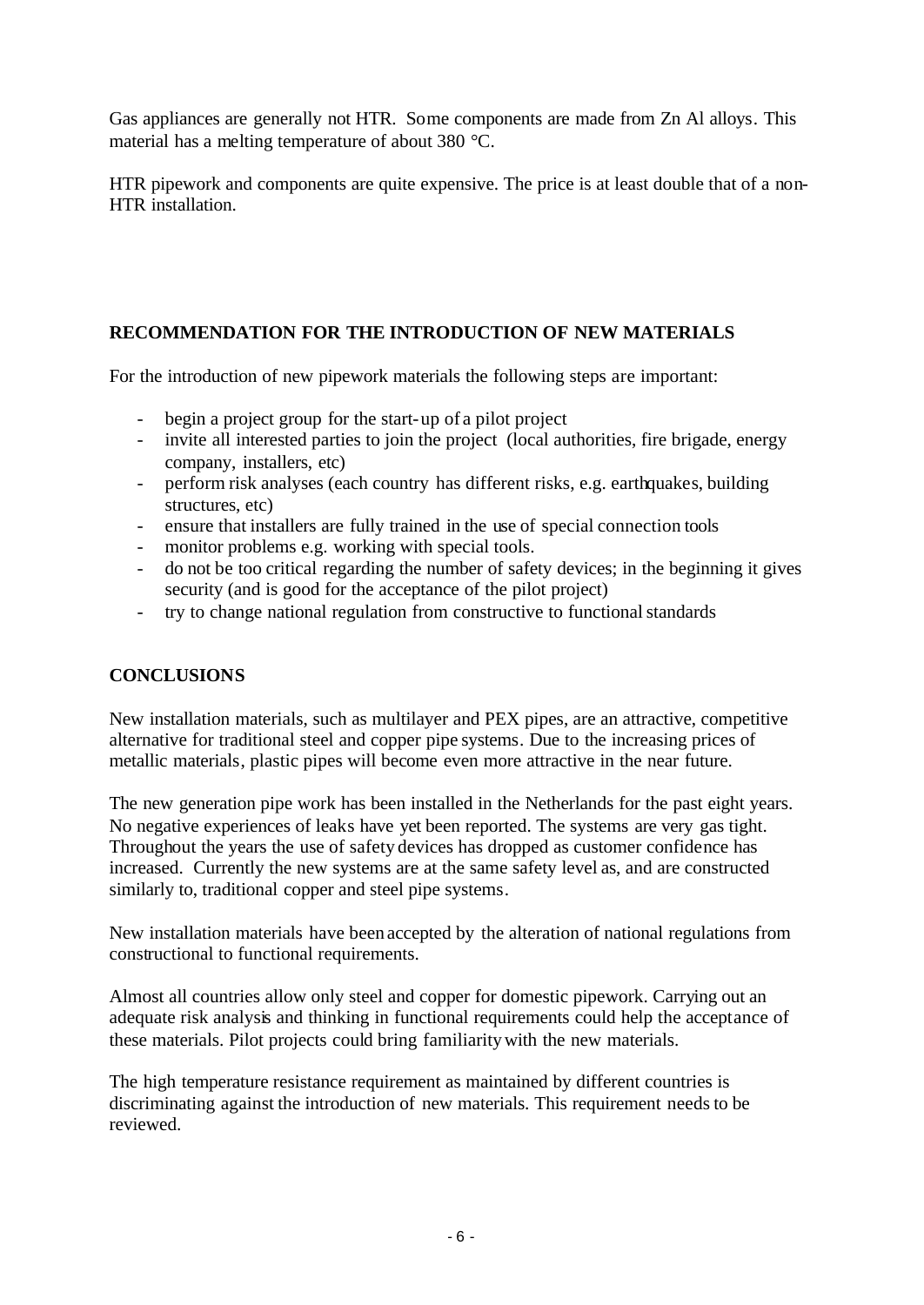Shortly there will be material standards available for new materials such as ISO 17484-1 for multilayer pipe systems (and part 2 later for the Code of Practice for these systems).

The standardisation of tools and pipe sizes (outside diameter) is also desirable.

#### **REFERENCES**

- 1. Opportunities for Plastics in Flexible Indoor Gas Pipe Systems, Dave Oesterholt, Frans Scholten and Hendrik Roebers (Plastics Pipe Symposium, 2002, Munich)
- 2. Reduction of the Installation Costs for Domestic Gas Appliances Ianina Mofid, Per Persson, Karsten V. Frederiksen (WGC Amsterdam 2006)
- 3. ISO FDIS 17484-1 Plastics Piping Systems Multilayer Pipe Systems for Indoor Gas Installations with a Maximum Operating Pressure Up to and Including 5 Bar - Part 1: Specifications for Systems
- 4. ISO WD 17484-2 Plastics Piping Systems Multilayer Pipe Systems for Indoor Gas Installations with a Maximum Operating Pressure Up to and Including 5 Bar - Part 1: Code of Practice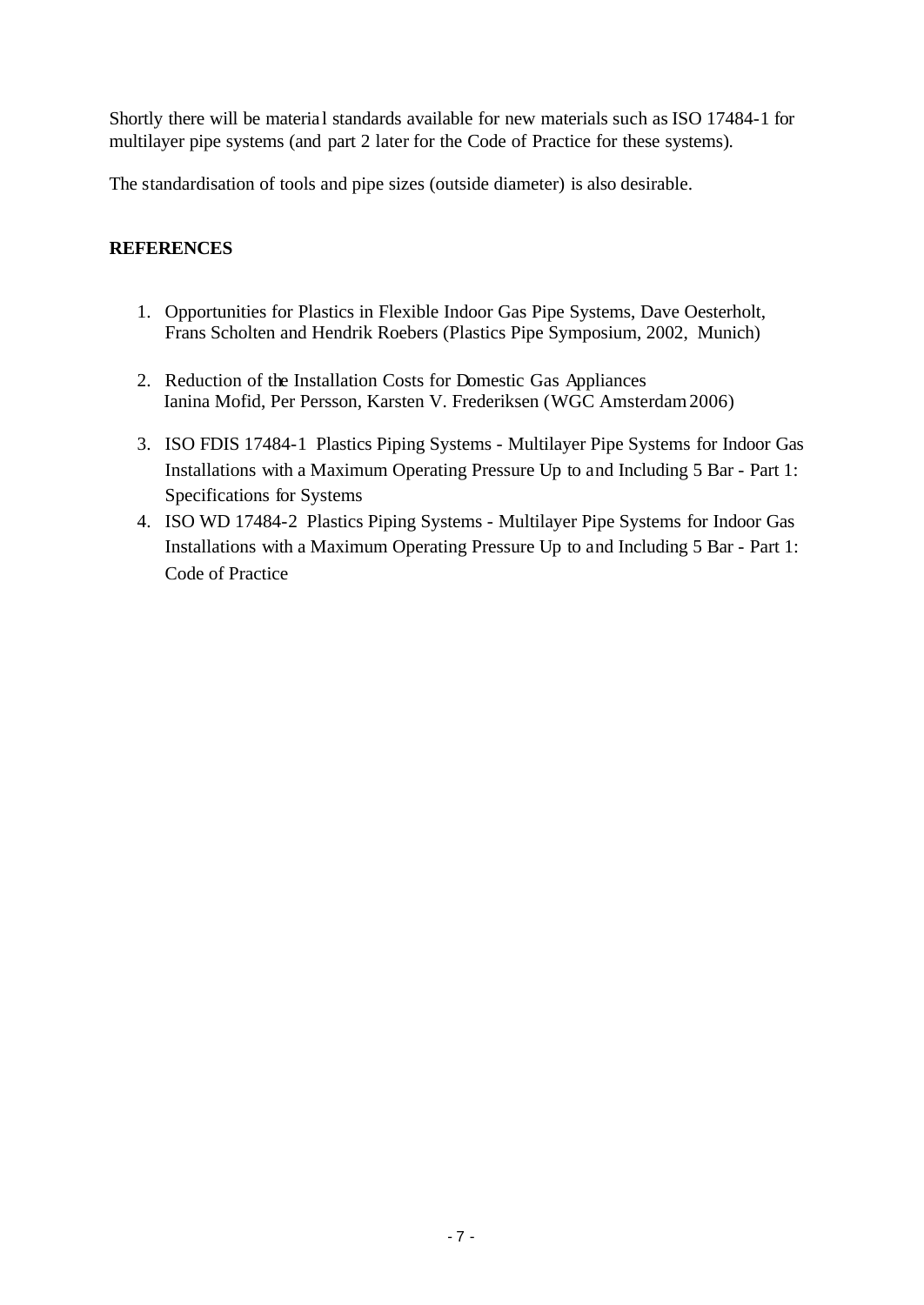## **Pictures of Installation Practice**



Figure 1: A yellow PEX pipe for gas amongst other PEX pipes. The pipes are now visible, but just hours later all pipes were covered by a layer of concrete. The time between laying and covering with concrete is as short as possible in order to prevent damage to the pipe work system.



Figure 2: PEX pipe is very flexible and does not show load yielding. Complicated situations could be solved easily without using fittings.